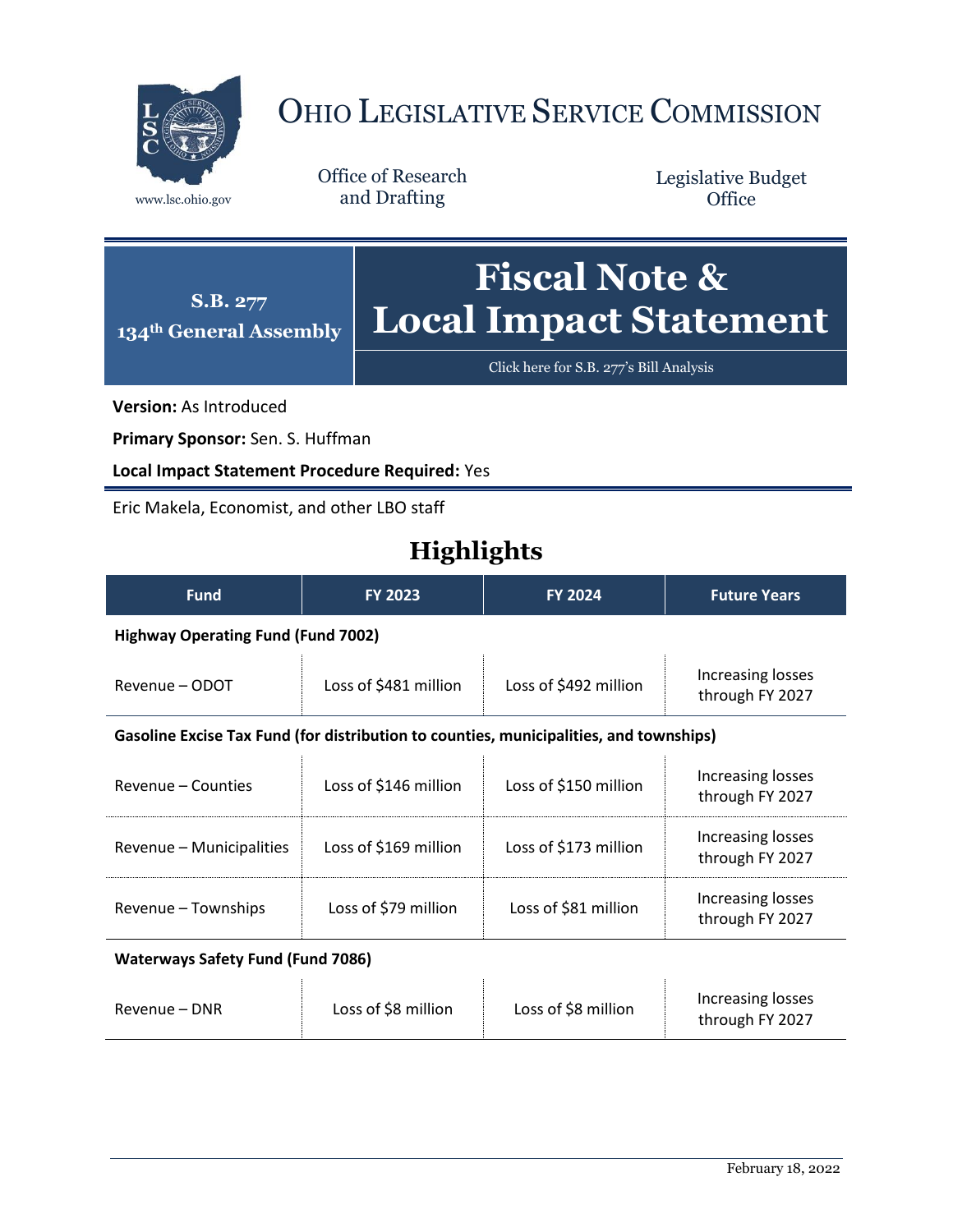| <b>Fund</b>                                    | <b>FY 2023</b>      | <b>FY 2024</b>      | <b>Future Years</b>                  |  |  |
|------------------------------------------------|---------------------|---------------------|--------------------------------------|--|--|
| <b>Wildlife Boater Angler Fund (Fund 5P20)</b> |                     |                     |                                      |  |  |
| Revenue – DNR                                  | Loss of \$1 million | Loss of \$1 million | Increasing losses<br>through FY 2027 |  |  |

Note: All revenue streams discussed in this fiscal note must be utilized to construct or maintain public roadways or for the support of agencies which administer public roadway maintenance. Revenue losses to political subdivisions reflect transfers from the state during each fiscal year, rather than revenue losses during the fiscal term of those political subdivisions.

- The bill reduces the tax rate on motor fuel purchased in Ohio to 28¢ per gallon, from July 1, 2022 through July 1, 2027.
- The bill eliminates supplemental registration fees paid by hybrid (\$100 annually) and plug-in electric (\$200 annually) vehicle registrants on all transactions between January 1, 2023 and January 1, 2028. This provision yields a roughly \$25 million revenue loss in FY 2028.
- Revenue losses from the bill will decrease transfers to the Highway Operating Fund (55%), as well as counties (16.7%), municipalities (19.3%), and townships (9.0%) around Ohio.
- The reduction in the amount of motor fuel tax (MFT) revenue deposited into the Highway Operating Fund (Fund 7002) means the Ohio Department of Transportation (ODOT) will need to adjust funding for state highway system preservation, new construction, and safety programs over the period the reduced MFT rate is in effect.
- The Waterways Safety Fund (Fund 7086) and the Wildlife Boater Angler Fund (Fund 5P20) used by the Department of Natural Resources will also see revenue losses since they receive distributions of MFT revenue.
- The Department of Public Safety's Bureau of Motor Vehicles will incur one-time costs to reprogram information technology (IT) operations to implement the bill's five-year suspension of the registration fees and to resume subsequently their collection and distribution.

# **Detailed Analysis**

The bill temporarily reduces the per-gallon tax on motor fuel purchased in Ohio, and eliminates supplementary fees paid by registrants of hybrid and electric motor vehicles. More specifically, the per-gallon tax on motor fuel purchased during fiscal years 2023 through 2027 is reduced to 28¢ per gallon; current tax rates are 38.5¢ per gallon of gasoline and 47¢ per gallon of other motor fuels (primarily diesel). Supplementary registration fees, \$100 annually for hybrid vehicles and \$200 annually for plug-in electric vehicles, are also eliminated under the bill, for registrations processed during calendar years (CYs) 2023 through 2027.

### **Fiscal impact**

The fiscal impact of S.B. 277 begins in FY 2023 and ends after FY 2028. The bill reduces total revenue collections by approximately \$884 million in FY 2023 and by \$904 million in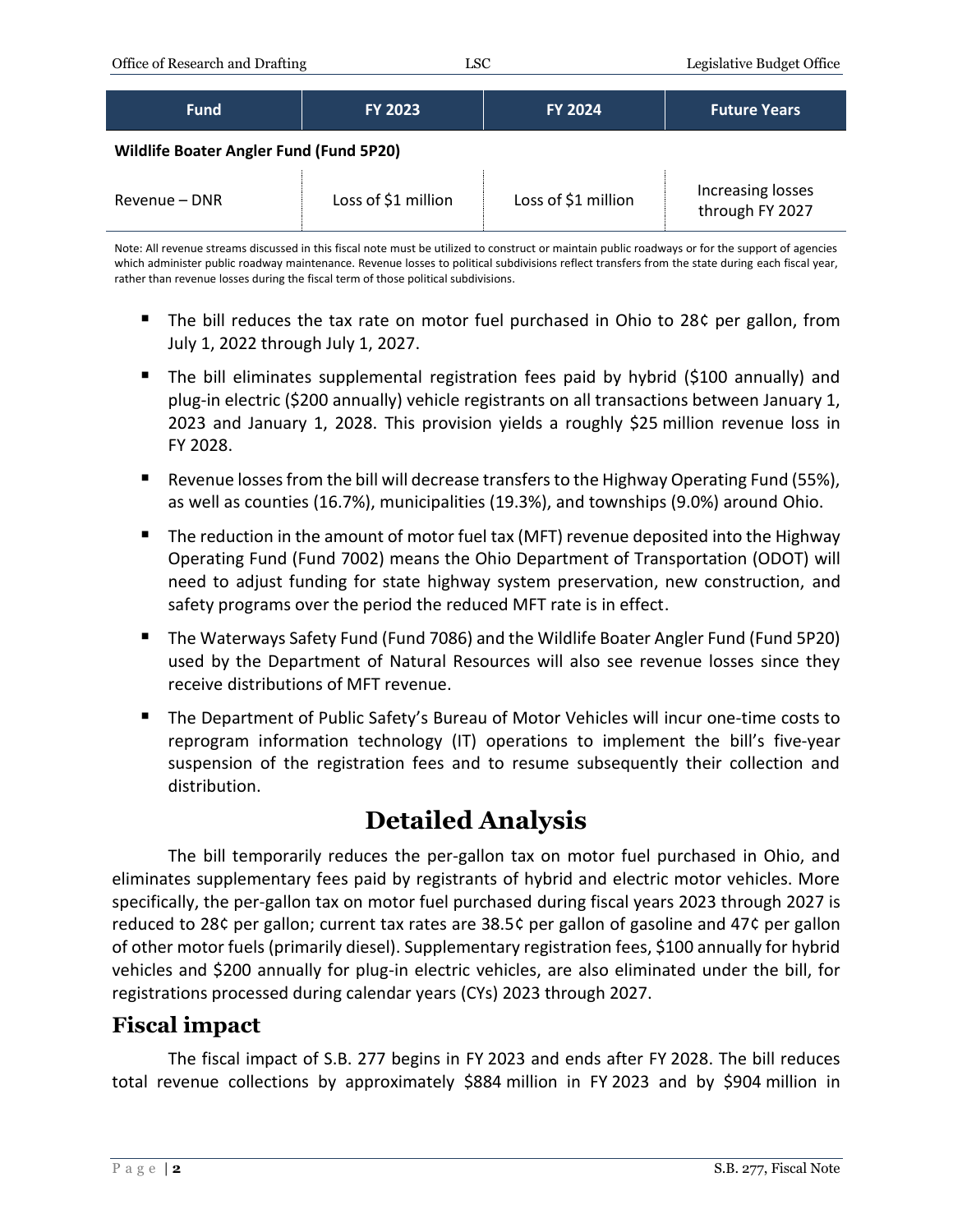FY 2024.<sup>1</sup> The estimates are the sum of the bill's impact on vehicle registration revenue and motor fuel tax (MFT) revenue. As detailed in the "**Highlights**" table, the revenue impacts are mostly split between the Highway Operating Fund (Fund 7002, 55%) and the Gasoline Excise Tax Fund (Fund 7060, 45%).<sup>2</sup> All moneys transferred to Fund 7060 are subsequently distributed to political subdivisions via a codified formula. LBO estimates that between FY 2025 and FY 2027, the total revenue loss will increase approximately 0.8% per year, until the bill's provisions expire in FY 2028.

## **Ohio Department of Transportation**

The Ohio Department of Transportation (ODOT) administers Fund 7002, which provides funding for agency operations and transportation research, planning, and infrastructure projects statewide. As the table above illustrates, the projected revenue loss to the Highway Operating Fund (Fund 7002) would be approximately \$481 million in FY 2023, and \$492 million in FY 2024. Future revenue losses until FY 2028 would increase by 0.8% annually.

It is difficult to say what adjustments to planned operating and construction program spending ODOT would make during the FY 2023-FY 2027 period as a result of the reduced state MFT revenue deposited into Fund 7002. As of this writing, ODOT was unable to give LBO such an assessment. Most of the state highway construction budget is allocated to state highway system preservation projects, local programs overseen by ODOT, major/new construction projects,<sup>3</sup> and safety programs. In addition to state MFT receipts, ODOT's operating and construction budget is made up of allocations from the federal Highway Trust Fund, state highway bond proceeds, and other receipts, including money allocated to Ohio under various federal COVID-19-related relief and stimulus programs.

### **Political subdivisions**

The bill reduces revenue to all political subdivisions who receive funding via highway user fees. During CY 2021, 928 municipalities and 1,308 townships received funding through state allocations of its MFT.<sup>4</sup> LBO estimates the total revenue loss for all political subdivisions will amount to around \$394 million in FY 2023 and \$404 million in FY 2024; these totals will increase approximately 0.8% annually. Please note that the estimates provided in the "**Highlights**" table reflect transfers from the state during each state fiscal year, rather than revenue losses during the fiscal term of those political subdivisions.

The codified formula for distributing MFT revenue to political subdivisions was most recently revised in H.B. 62 of the 133<sup>rd</sup> General Assembly; revenue arising from an MFT rate exceeding 28¢ per gallon is distributed according to division (E) of section 5735.051 of the Revised Code. After the total amount of money to each type of subdivision has been calculated, each type of political subdivision has a different method to distribute their share of MFT revenue to

 $\overline{a}$ 

<sup>&</sup>lt;sup>1</sup> Of these amounts, roughly \$11 million in FY 2023 and \$22 million in FY 2024 result from the registration fee reductions.

 $2$  Based on the codified formula, the Waterways Safety Fund and the Wildlife Boater Angler Fund, administered by the Department of Natural Resources, are also impacted.

<sup>3</sup> [https://www.transportation.ohio.gov/programs/trac/resources/final-major-project-list-2022-2025.](https://www.transportation.ohio.gov/programs/trac/resources/final-major-project-list-2022-2025)

<sup>4</sup> [https://tax.ohio.gov/wps/portal/gov/tax/government/resources/distributions-gas-draft.](https://tax.ohio.gov/wps/portal/gov/tax/government/resources/distributions-gas-draft)